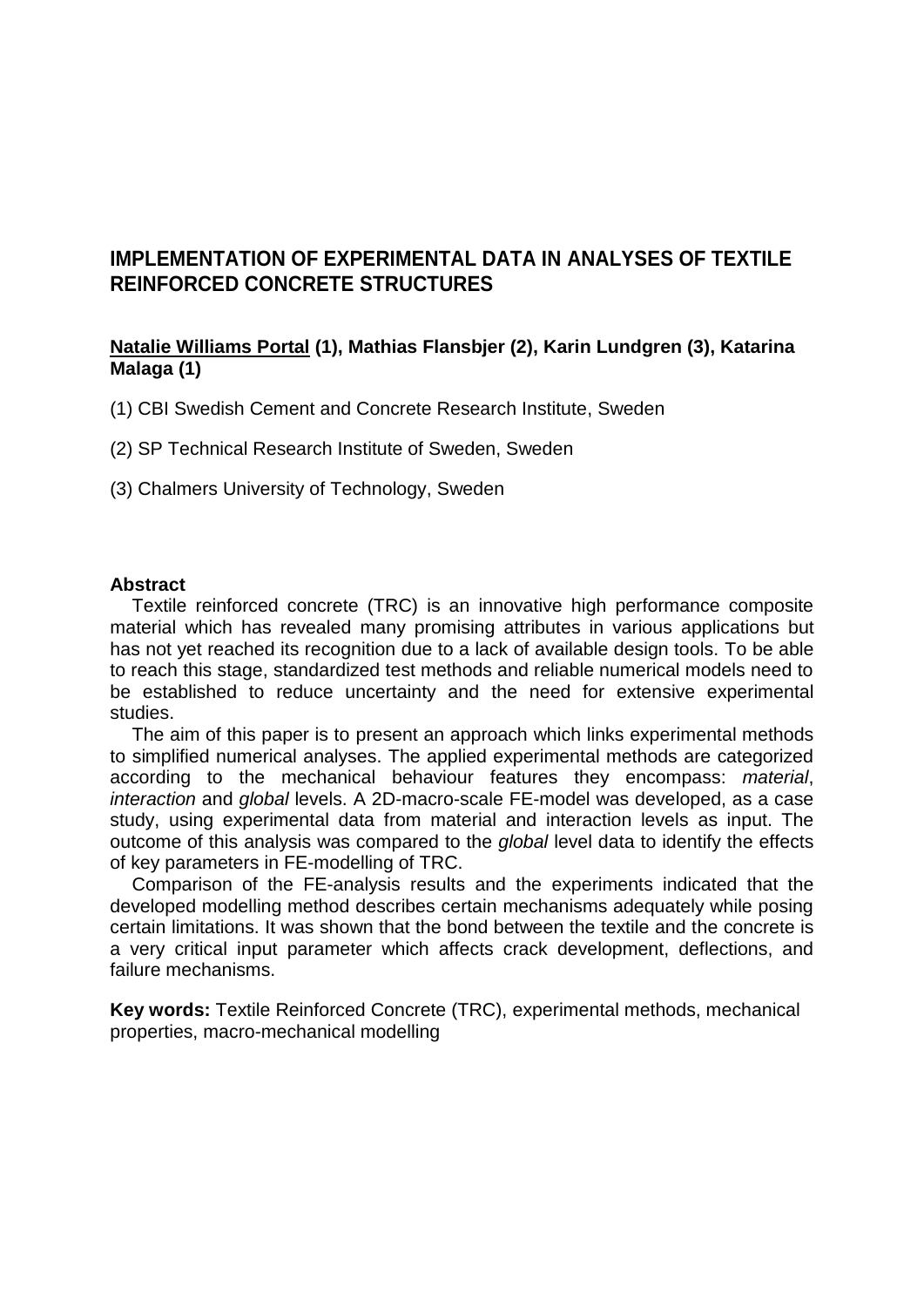### **1. INTRODUCTION**

In fibre composite materials, such as textile reinforced concrete (TRC), the existing complex heterogeneous structure poses challenges concerning modelling and design. The underlying complexity is related to the bond between reinforcement and the fine-grained concrete matrix but also to the bond between the individual filaments found within a yarn. Various types of numerical methods have been developed for the purpose of deepening the understanding of the bond behaviour and interaction between the filaments [\[1-4\]](#page-8-0), yet these can be computationally expensive when linked to other levels of simulation, i.e. multi-scale, and the required input parameters are also difficult to come by. Simplified numerical models could however be developed using detailed experimental input parameters which describe the complex bond behaviour along with important material and mechanical behaviours.

An approach which links experimental methods to simplified numerical models is presented in this work, similar concepts have also been applied by others [\[5-7\]](#page-8-1). Macro-scale modelling is investigated using experimental inputs obtained at various levels of detail (see [Figure 1\)](#page-1-0). These experimental inputs capture different features of the mechanical behaviour of TRC, which are defined in this work as *material*, *interaction* and *global*. The material level consists of the quantification of the material characteristics of the concrete and reinforcement, e.g. tensile and compressive behaviour. The composite behaviour of these two materials is thereafter taken into account through experimental testing at the interaction level, i.e. pull-out tests. As for the global level, TRC is tested in the form of a composite structure under prescribed loading conditions, i.e. tensile or flexural loading. Thereafter, the outcome of the macro-scale level is applied to validate and gain insight on the sensitivity of input parameters related to the associated numerical model.



<span id="page-1-0"></span>Figure 1: Conceptual figure of the implementation of experimental data in a macroscale mechanical model

A comprehensive experimental test program based on the defined experimental levels, shown in [Figure 1,](#page-1-0) is presented in this paper. The resulting outputs of the experiments at the material and interaction level were included as input parameters in a case study of a 2D macro-scale model of a TRC panel undergoing four-point bending. By doing so, one can gain a better understanding of the complex heterogeneous behaviour and the effects of different key parameters used in the macro-modelling of TRC.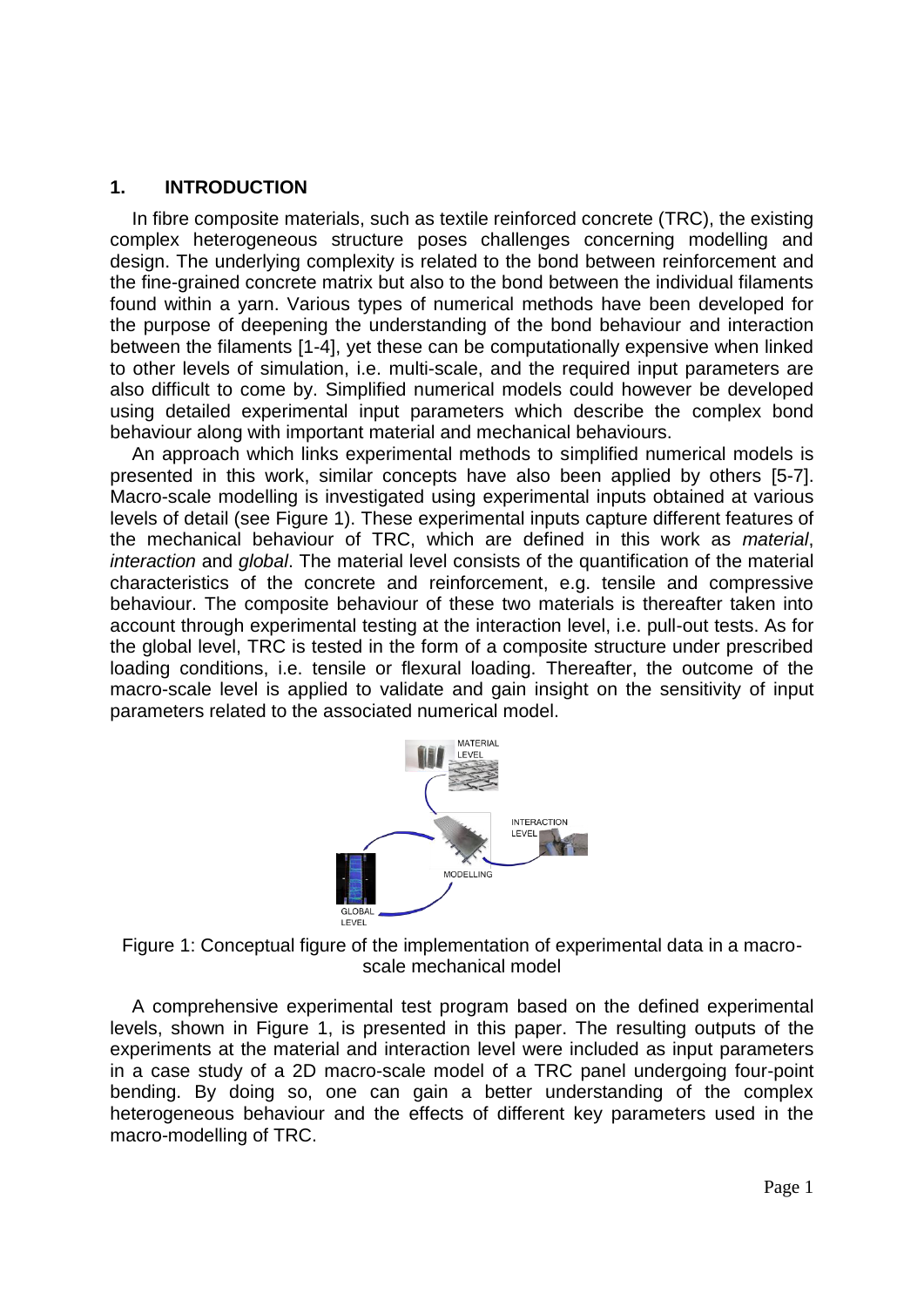#### **2. EXPERIMENTAL WORK**

#### **2.1. Material level**

The material level includes the measurement of the material characteristics pertaining to both hardened concrete and the selected textile reinforcement. Concerning the concrete, for simplicity, the properties of interest here are categorized as compressive and tensile nature at an age of 28 days.

The mechanical behaviour of concrete in compression was evaluated based on EN 12390-3 [\[8\]](#page-8-2) and EN 12390-13 [\[9\]](#page-8-3) to obtain the stress-strain relation, *σ(ε)*, compressive strength, *fc*, ultimate strain, *εcu*, modulus of elasticity, *Ec*, and Poisson's ratio, *νc*. The tests were carried out in a GCTS servo-hydraulic machine with a stiff load frame and load measurement accuracy of 1 %. The axial deformation of the specimen was obtained by two inductive displacement transducers measuring the distance change between two aluminium rings attached to the specimen. The transducers had a measuring range of  $\pm$  2.50 mm and a relative error less than 1 %. The circumferential deformation was obtained by using a chain mounted around the specimen at half height. The change in chain-opening gap was measured by an inductive displacement transducer. The instrumentation for axial and circumferential deformation measurements is illustrated in [Figure 2](#page-2-0) (left).



<span id="page-2-0"></span>Figure 2: Example of compressive stress-strain results (left) and tensile stressdeformation results (right)

The material characteristics in tension, including tensile strength, *ft*, stress-crack opening relation, *σ(w)*, and fracture energy, *GF*, were evaluated using uniaxial tensile tests on notched cylinders (see [Figure 2](#page-2-0) (right)) based on RILEM TC 187-SOC [\[10\]](#page-8-4) and RILEM TC 162-TDF [\[11\]](#page-8-5). The tests were conducted using the same test apparatus used for the compressive tests. The deformation was measured locally over the notch with three inductive displacement transducers, whereas the deformation, *δ*, was calculated as the mean value of the three displacement gauges.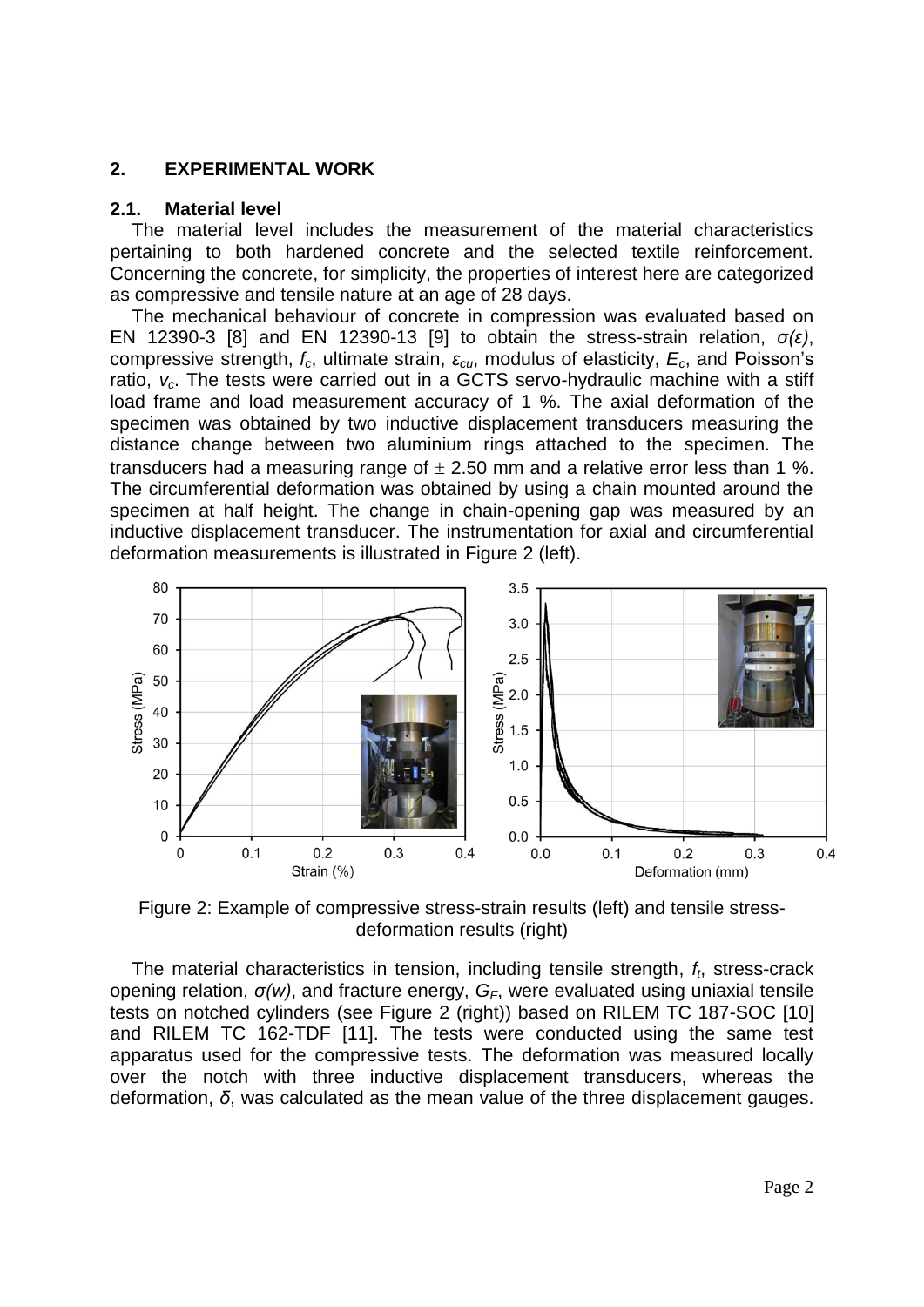The accuracy of the load measurement as well as measuring range and relative error of the transducers were the same as for the compressive tests.

As a part of the evaluation, the stress-deformation curve shown in [Figure 2](#page-2-0) (right) was used for deriving the softening behaviour of the concrete material. The tensile stress, *σ*, was derived by dividing the load by the effective cross-section, *Aeff,* at the notch. The tensile strength, *f*t, is defined as the peak stress and deformation at peak stress, *δ*tu, which takes place at the onset of macro cracking.

General material and mechanical properties are commonly provided by the textile reinforcement producers, which include geometric parameters of the mesh/grid, weight, applied coating, tensile strength, modulus of elasticity and elongation, but are not limited to these parameters. However, the methods used to obtain the mechanical properties vary based on the source and are most often not documented, thus the soundness of the available data could be questioned. The quantification of the general material properties of the textile reinforcement was conducted using tensile testing according to the standard method stated in [ISO 10406-1 \[12\]](#page-8-6). The ultimate tensile capacity, *Fu*, tensile rigidity *EA*, and ultimate strain, *εu*, of the textile reinforcement are the general outputs of this test method, yet these can also be converted to tensile strength and Young's modulus of the material. The tests were carried out using a universal testing machine (Sintech 20D) illustrated in [Figure 3](#page-3-0) and the force was recorded by a load cell with an accuracy of 1 %. The deformation was measured by a Messphysik Videoextensometer ME46 with backlight technique in the background and digital camera in the foreground as per [Figure 3.](#page-3-0) Further details pertaining to this experiment are documented in [Williams Portal, Flansbjer, et al. \[13\]](#page-8-7).



<span id="page-3-0"></span>Figure 3: Example of tensile test results (left) and tensile test setup with video extensometer (right).

#### **2.2. Interaction level**

The interaction level comprises the quantification of the complex heterogeneous behaviour between the cementitious matrix and the textile reinforcement. This behaviour was measured by means of pull-out tests and was characterized as a calibrated bond stress-slip relationship of TRC with carbon textile reinforcement. The pull-out tests consisted of a double-sided unsymmetrical configuration, whereby the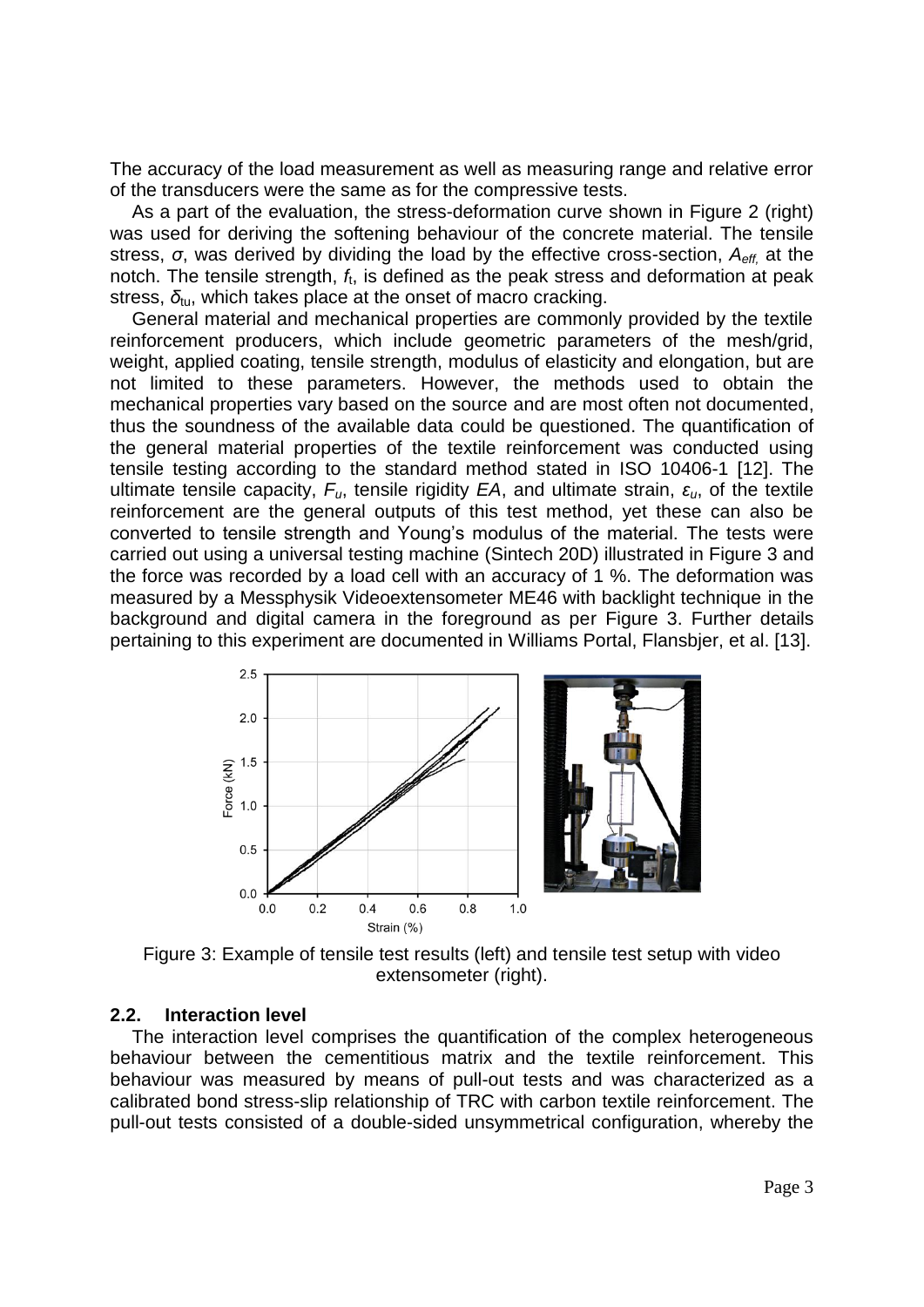specimen was divided into a shorter embedment length zone and a longer anchorage length zone. The specimens had dimensions of 400 x 100 x 15 mm and were reinforced by a centrally cast layer of reinforcement mesh. The varying of embedment lengths was studied in order to characterize both pull-out and rupture of the textile. The experimental setup developed to conduct the pull-out tests is shown in [Figure 4.](#page-4-0) A detailed account of the experimental program, and the evaluation of a bond stress-slip behaviour, is reported in [Williams Portal, Perez Fernandez, et al. \[5\]](#page-8-1) and [Williams Portal, Lundgren and Malaga \[14\]](#page-8-8). It should be noted that the concrete and textile reinforcement applied in these particular tests slightly differ from the other presented tests. This bond stress-slip behaviour is however applied in the case study as an expected behaviour.



Figure 4: Bond stress-slip curve (left) derived from the pull-out tests (right)

### <span id="page-4-0"></span>**2.3. Global level**

The global level includes experiments that describe the global behaviour of TRC structures. These obtained data can be used in a further step to verify the composite behaviour of the given developed macro-mechanical model. For instance, from the tensile tests of TRC, it is possible to evaluate the stress-deformation relation, first crack stress and maximum load resistance, type of failure, crack spacing and crack widths. Similar outputs can be retrieved from flexural tests, with the addition of loadmidspan deflection relation and flexural resistance.

To determine the tensile load bearing behaviour of TRC, uniaxial tensile tests were performed according to the draft recommendations given in RILEM TC 232-TDT [\[15\]](#page-8-9) (see [Figure 5](#page-5-0) (right)). In this study, the specimens were 700 x 100 x 20 mm with two layers of carbon textile reinforcement (see [Figure 6\)](#page-6-0). These tests were carried out in an electro-mechanical universal testing machine (Sintech 20D) and were displacement controlled. The load and machine displacement were recorded in a data acquisition system (sampling rate of 10 Hz).

In order to investigate the flexural properties of TRC, four-point bending tests were performed based on EN 12390-5 [\[16\]](#page-8-10), yet other comparable provisions could also be applied. The tests were performed using a servo-mechanical testing machine (Instron 1195). The sample panels with the same geometry as those used in the tensile tests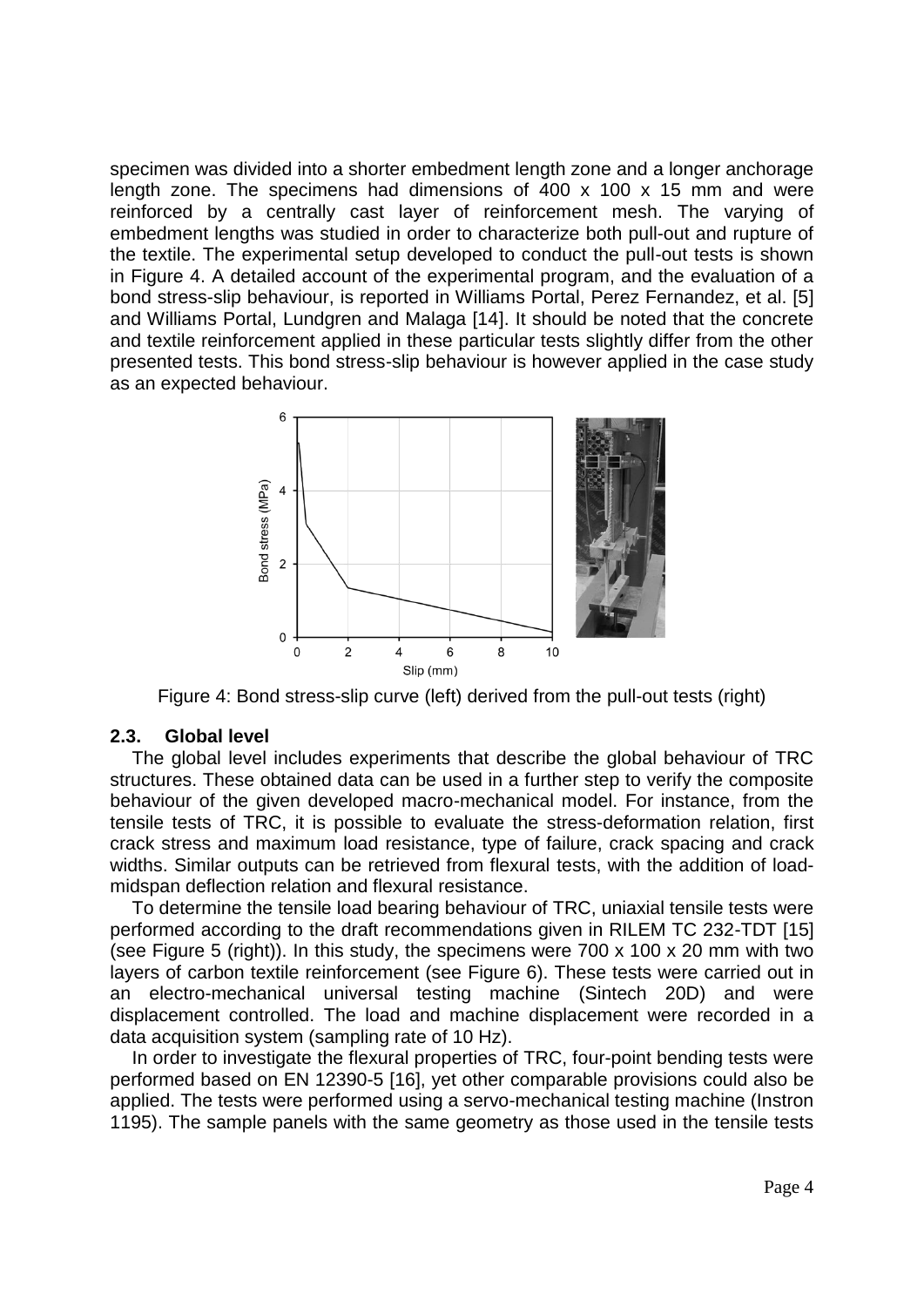were placed on roller supports with a span of 600 mm as depicted in [Figure 5](#page-5-0) (left). The samples were loaded by two upper point loads each applying a load of P/2 with a distance 200 mm apart from each other. The loading was applied using displacement control. On opposite sides of the panels, two linear displacement transducers (LVDT) were placed at midspan.



Figure 5: Flexural test (left) and uniaxial tensile test setup with crack measurements from DIC measuring system (right)

<span id="page-5-0"></span>To obtain precise measurements of the resulting deformations and crack developments, an optical full-field deformation measurement system ARAMIS<sup>™</sup> 12M by GOM was used for tensile tests, but could also be applied to flexural tests. The system uses a measurement technique based on Digital Image Correlation (DIC) with a stereoscopic camera setup, consisting of two CCD-cameras. Over the course of the uniaxial tensile testing in this study, this system was used to record the displacement of the specimen during testing by tracking the deformation of a speckle pattern in a series of digital images acquired during the loading. The displacement of the pattern within discretized facets of the image was thereafter analysed. It is possible to capture the initiation of the first crack as well as close up images of the local crack measurements by means of virtual extensometers as shown in [Figure 5](#page-5-0) (right).

### **3. NUMERICAL MODEL**

A case study is presented here consisting of a non-linear 2D macro-scale model which was developed based on the presented four-point bending tests of a TRC specimen reinforced by two layers of carbon textile reinforcement grid (see [Figure 6\)](#page-6-0). The commercial software DIANA (DIsplacement ANAlyser) with pre- and postprocessor Midas FX+ was used to perform the analyses. The main purpose of this model was to verify the experimentally observed flexural behaviour and failure mode, as well as to identify difficulties and uncertainties in the modelling of TRC.

A mesh size of 2 x 2 mm was chosen to fit element rows below or above the reinforcement while ensuring that the textile reinforcement was located at a row of nodes. Interface elements are included here because the bond between the textile reinforcement and matrix cannot be assumed to be perfect due to the heterogeneous structure of the yarns. The element types used for the various model components are provided in [Table 1](#page-6-1) along with a description of the associated data inputs.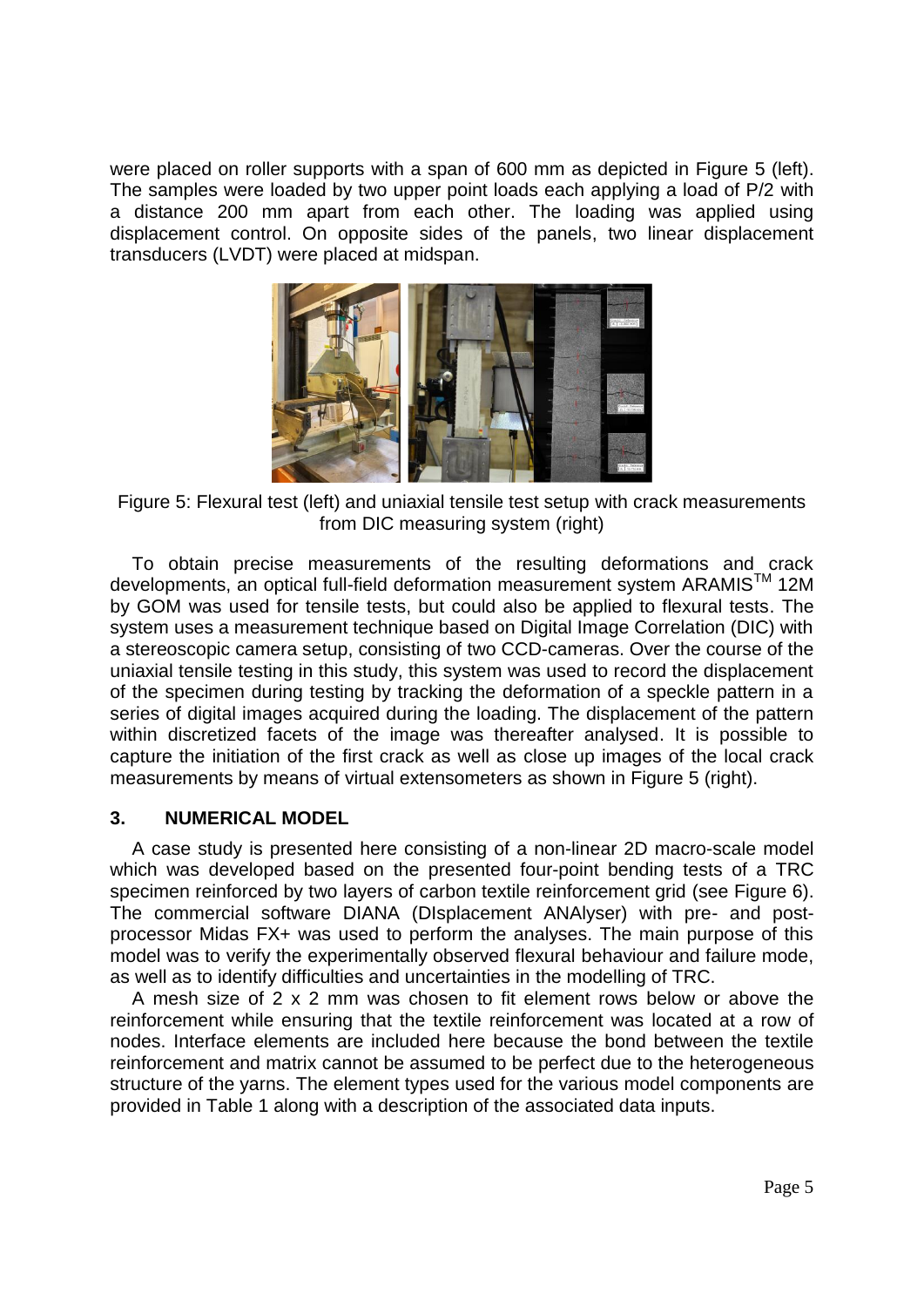In the model, the point loads were applied as fixed deformations. In each step, equilibrium was calculated using secant iterations, which was found to yield the most suitable solution. This deformation controlled loading means that the behaviour, especially during the cracking state, can be followed more accurately which can also lead to improved comparison with the experimental results.



Figure 6: Overview of developed macro-scale model

<span id="page-6-1"></span><span id="page-6-0"></span>

| <b>Component</b>                        | <b>Element type</b>                                                   | <b>Material Level</b>                                                                                                                                                                             | <b>Interaction Level</b>             |
|-----------------------------------------|-----------------------------------------------------------------------|---------------------------------------------------------------------------------------------------------------------------------------------------------------------------------------------------|--------------------------------------|
|                                         |                                                                       | input                                                                                                                                                                                             | input                                |
| Concrete                                | 2D quadrilateral<br>isoparametric<br>plane stress; 4<br>nodes (Q8MEM) | - Compressive behaviour<br>(72 MPa, Figure 2)<br>- E-modulus (36 GPa)<br>- Tensile behaviour<br>$(3.2 \text{ MPa}, \text{Figure 2})$<br>- Fracture energy<br>(96 N/mm)<br>- Poisson's ratio (0.2) |                                      |
| <b>Textile</b><br>reinforcement<br>grid | 1D truss bar; 2<br>nodes (L2TRU)                                      | - Tensile behaviour<br>(Figure 3)<br>- E-modulus (250 GPa)                                                                                                                                        |                                      |
| Interface                               | 2D line-<br>interface; 4<br>nodes (L8IF)                              |                                                                                                                                                                                                   | Bond stress-slip<br>curve (Figure 4) |

## **4. RESULTS AND DISCUSSION**

The numerical simulation results were compared to the *Global* experimental results related to the abovementioned TRC specimen undergoing four-point bending. The load versus midspan deflection relationship of two simulations, denoted as 1 and 2 are compared to the experimental data in [Figure 7.](#page-7-0) It should be noted that the main difference between Simulations 1 and 2 is the defined contact perimeter of the reinforcement which has been adjusted to visualize the need for matching *Interaction* level input parameters, which was similarly implemented in [Williams Portal,](#page-8-11)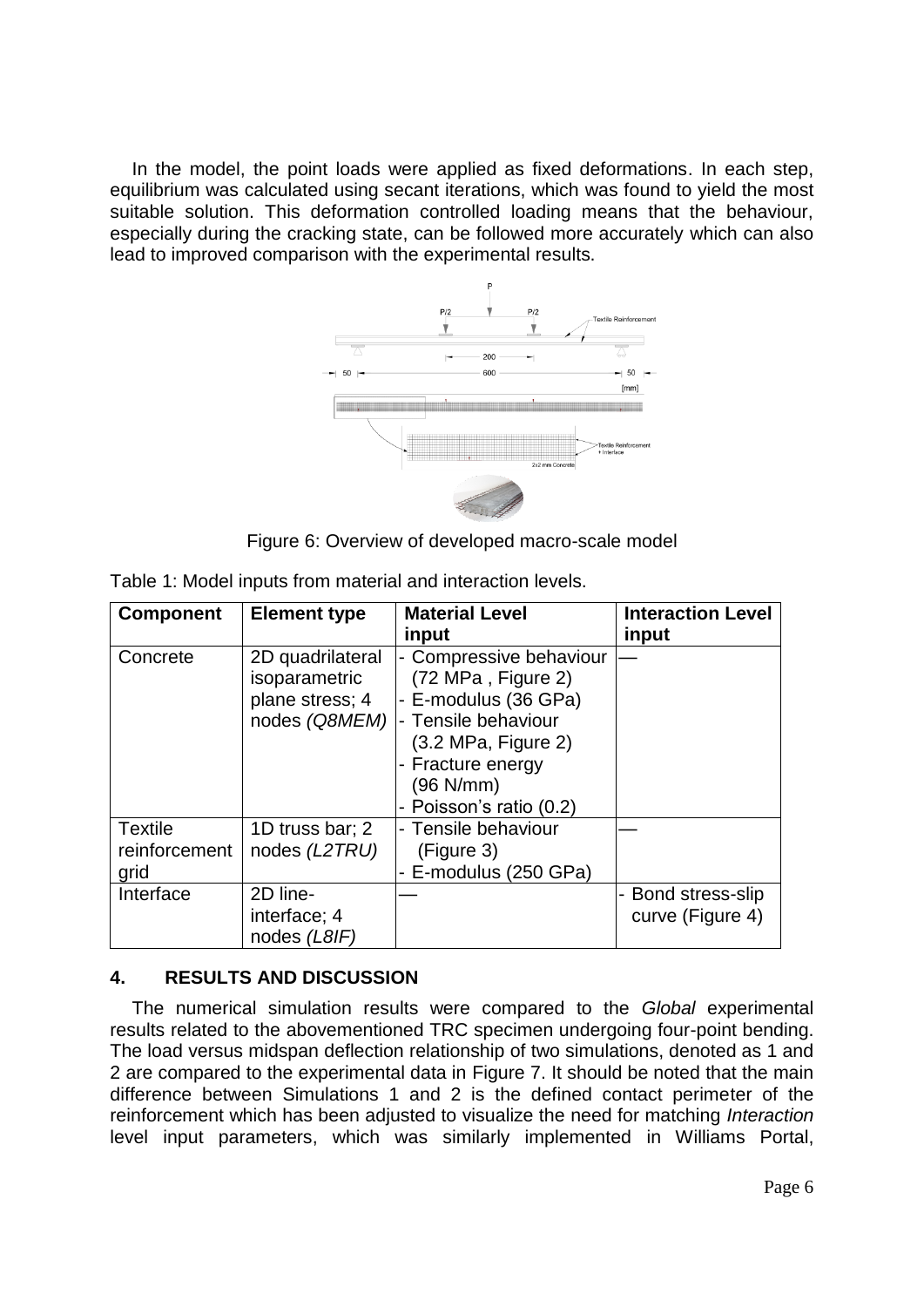[Lundgren, et al. \[6\]](#page-8-11). As can be observed, first cracking of Simulation 1 takes place at a comparable load level to that of the experiments, yet it is delayed presumably due to the dissimilar *Interaction* level input. An attempt to yield an improved correlation was made with Simulation 2, wherein first cracking takes place nearer to the actual deflection value and slightly lower load. Also, the load drop after the first crack is smaller while the post-crack stiffness is comparable to the experimental curves. The state of stress and strain at first cracking for Simulation 2 is depicted in [Figure 7.](#page-7-0)



<span id="page-7-0"></span>Figure 7: Load versus mid-span deflection relationship. A: shift between first cracking for Simulations 1 and 2.

Furthermore, in previous work by [Pettersson and Thorsson \[17\]](#page-8-12), it has been shown that an adequate comparison between experimental and numerical results can be achieved by using a bond stress-slip curve corresponding to the given *Global* experimental material combination. Accordingly, it is important to note that these presented analyses can be further enhanced by incorporating corresponding *Interaction* level input, reduction of concrete tensile strength at yarn cross-thread locations, as well as more refined computation using more adept solvers able to capture the vertical load drops at crack occurrences.

### **5. CONCLUSIONS AND OUTLOOK**

An approach linking experimental methods to simplified numerical models has been presented in this paper. The implementation of experimental input data obtained from various levels of detail (*Material* and *Interaction*) in macro-scale modelling was shown to be a promising approach to compare simulation results to those from the experimental *Global* level. One main observation which can be drawn is such that the bond stress-slip relationship from the *Interaction Level* is a critical input parameter in macro-scale analyses. Accordingly, it is paramount to have detailed experimental methods which can characterize input data at the various stated levels for the sake of yielding accurate numerical analyses. Lastly, it should be highlighted that the geometries applied in this work are based on a given application, testing apparatuses and test requirements, but can be varied according to the intended design scenario.